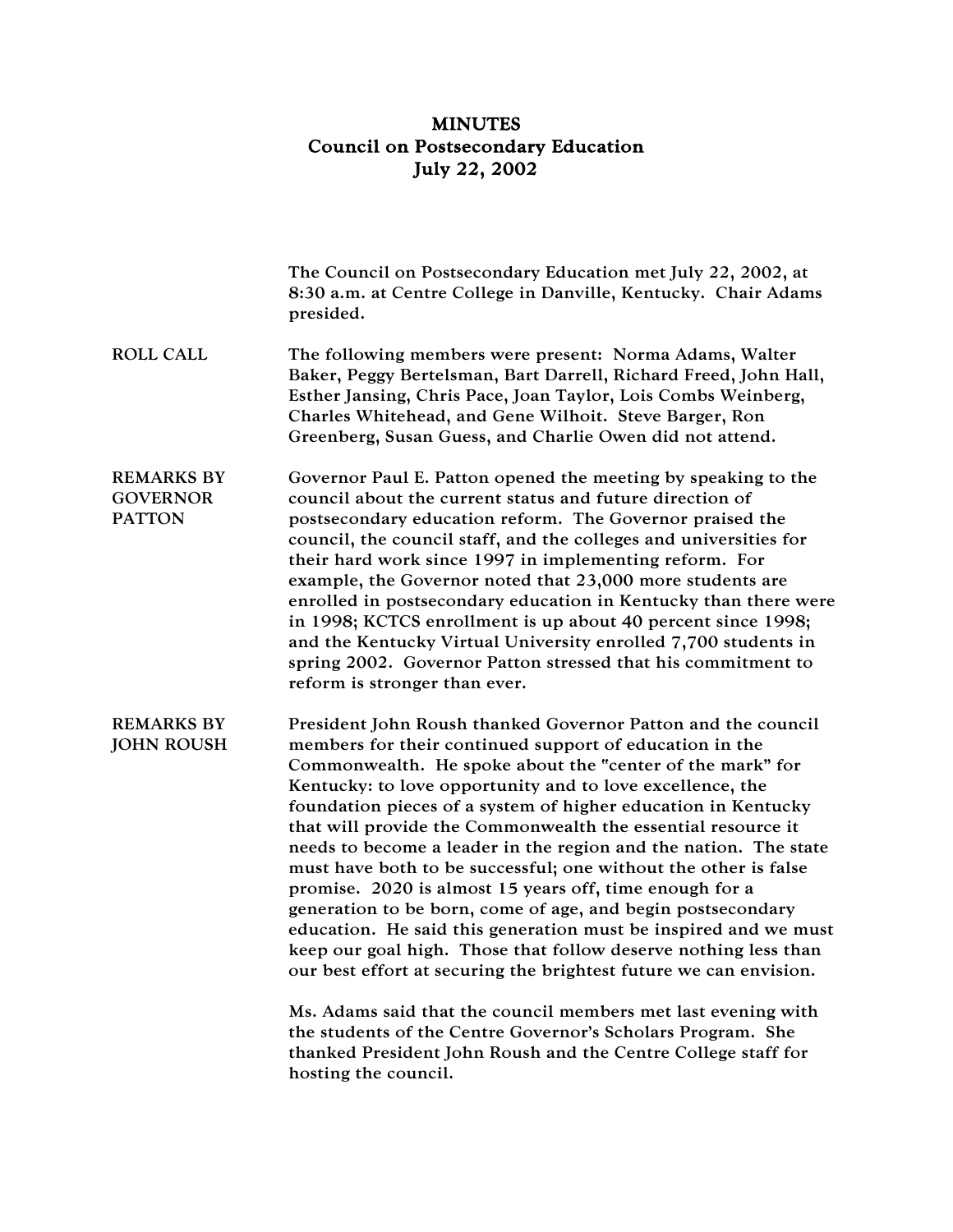| <b>GOVERNOR'S</b><br><b>SCHOLARS</b><br><b>PROGRAM</b> | Aris Cedeno, academic chair of the Kentucky Governor's Scholars<br>Program, thanked the council for its support over the years in<br>providing office space and economic support and thanked the<br>council for visiting the campus.                                                                                                                                                                                                                                                                                                                                                                                                                                                                                                                                                                                                                                                                                                      |
|--------------------------------------------------------|-------------------------------------------------------------------------------------------------------------------------------------------------------------------------------------------------------------------------------------------------------------------------------------------------------------------------------------------------------------------------------------------------------------------------------------------------------------------------------------------------------------------------------------------------------------------------------------------------------------------------------------------------------------------------------------------------------------------------------------------------------------------------------------------------------------------------------------------------------------------------------------------------------------------------------------------|
| <b>OATH OF</b><br><b>OFFICE</b>                        | Boyle District Judge Bruce Petrie administered the oath of<br>office to Esther Jansing. Ms. Jansing is the program manager<br>for the Owensboro Chamber of Commerce and Industry Inc. and<br>executive director of Leadership Owensboro. She is a graduate of<br>Cornell University and received a master's degree in nursing<br>education from Columbia University Teachers College.                                                                                                                                                                                                                                                                                                                                                                                                                                                                                                                                                     |
| <b>APPROVAL</b><br>OF MINUTES                          | The minutes of the May council meeting were approved as<br>distributed.                                                                                                                                                                                                                                                                                                                                                                                                                                                                                                                                                                                                                                                                                                                                                                                                                                                                   |
| <b>COMMISSIONER</b><br>OF EDUCATION<br><b>REPORT</b>   | Mr. Wilhoit gave a report on the activities of the Kentucky<br>Department of Education. He mentioned changes due to the<br>passage in 2001 of the "No Child Left Behind" federal legislation.<br>There is a new emphasis on teacher quality and all teachers will be<br>fully certified. Additional testing and assessments, including long-<br>range assessments, will be put in place. Aides working in Title I<br>programs must meet specified criteria. The state will receive<br>funding to help develop high-quality literacy programs. There has<br>been a slight reduction in the high school dropout rate but the<br>decrease is sporadic depending on the school system and the area<br>of the state. Recent legislation requires that every high school<br>offer advanced placement courses and these may be offered<br>through the Kentucky Virtual High School and the Kentucky<br>Virtual University.                       |
| <b>COUNCIL STAFF</b>                                   | In June Angie Martin left the council staff to become the associate<br>vice president for planning, budget, and policy analysis at the<br>University of Kentucky. Sherron Jackson has been named the<br>council's interim vice president for finance.                                                                                                                                                                                                                                                                                                                                                                                                                                                                                                                                                                                                                                                                                     |
| 2002-03<br><b>SPENDING PLAN</b><br><b>REPORT</b>       | Ron Carson of the council staff provided an update on the state<br>budget. Because the Kentucky General Assembly failed to adopt a<br>budget in both the 2002 Regular Session and the First<br>Extraordinary Session, the Governor has issued an executive order<br>with an attached spending plan for fiscal year 2002-03. The<br>spending plan closely mirrors the various appropriations and<br>related provisions included in House Bill 1 as introduced by the<br>Governor in the First Extraordinary Session. There are no base<br>increases built into the spending plan for postsecondary<br>education. The House and Senate included in their respective<br>versions of the appropriations bill a third round of Bucks for<br>Brains to be funded through the issuance of bonds. The executive<br>spending plan does not include any issuance of debt. But the<br>delay in enacting a budget will not affect this program at the |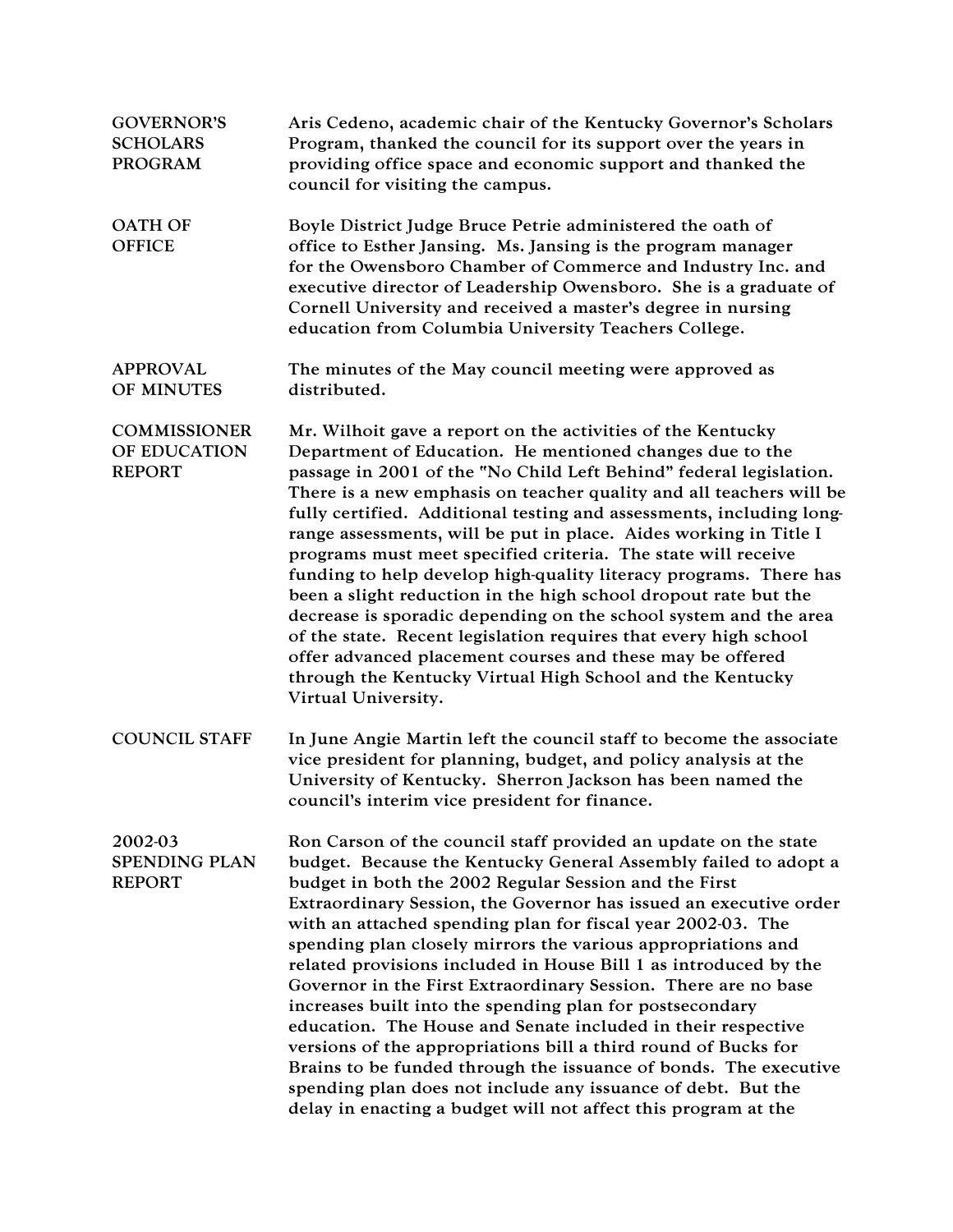moment. Debt service was only provided in the fiscal year 2002- 04 budget and bonds could not have been sold any earlier than January 2003.

Mr. Carson said about 45 states are experiencing major budget problems. Also, the federal government has recently projected a nominal dollar decline in federal fiscal year 2002 revenues as compared to federal 2001. If the projection materializes, that would be the first time since 1955 that the federal government collected less in revenue in a fiscal year as compared to the preceding fiscal year. Mr. Carson said that in order to balance the previous biennium's budget, the state's rainy day account (the budget reserve trust fund) was exhausted. He said the revenue environment and the general fiscal situation that Kentucky is now confronting suggests the need for more careful fiscal planning than we have been accustomed to in the last several budgets. The council staff has recently surveyed the institutions on several issues and has found variation among the institutions regarding the matter of a budget cutback reserve.

MOTION: Mr. Baker moved that the council request that the House, Senate, and Governor renew their efforts to effect a resolution of the impasse so Kentucky will have a budget for the next two years. Mr. Freed seconded the motion.

VOTE: The motion passed.

## 2002-03 AGENCY SPENDING PLAN RECOMMENDATION: The staff recommends that the council approve the 2002-03 Agency Spending Plan in the amount of \$119,018,907.

MOTION: Ms. Weinberg moved that the recommendation be approved. Mr. Hall seconded the motion.

Dennis Taulbee of the council staff said that Governor Patton directed state agencies to follow the provisions contained in House Bill 1 (2002 First Extraordinary Session) and proceed with allotments based on those figures. During the week of June 23, the Governor issued Executive Order 2002-727 implementing a spending plan. The 2002-03 agency spending plan is displayed in six program areas: agency operations, Kentucky Virtual University and Kentucky Virtual Library, strategic investment and incentive trust funds, pass-through programs, incentive funding, and federal programs. Mr. Taulbee said that the spending plan is basically a continuation budget. A 3 percent reserve has been set aside on both the KYVU and on the agency operations but not on the trust funds and the pass-through programs since these programs involve outside entities. He said the fiscal situation in the Commonwealth is very difficult and he anticipates a budget cut of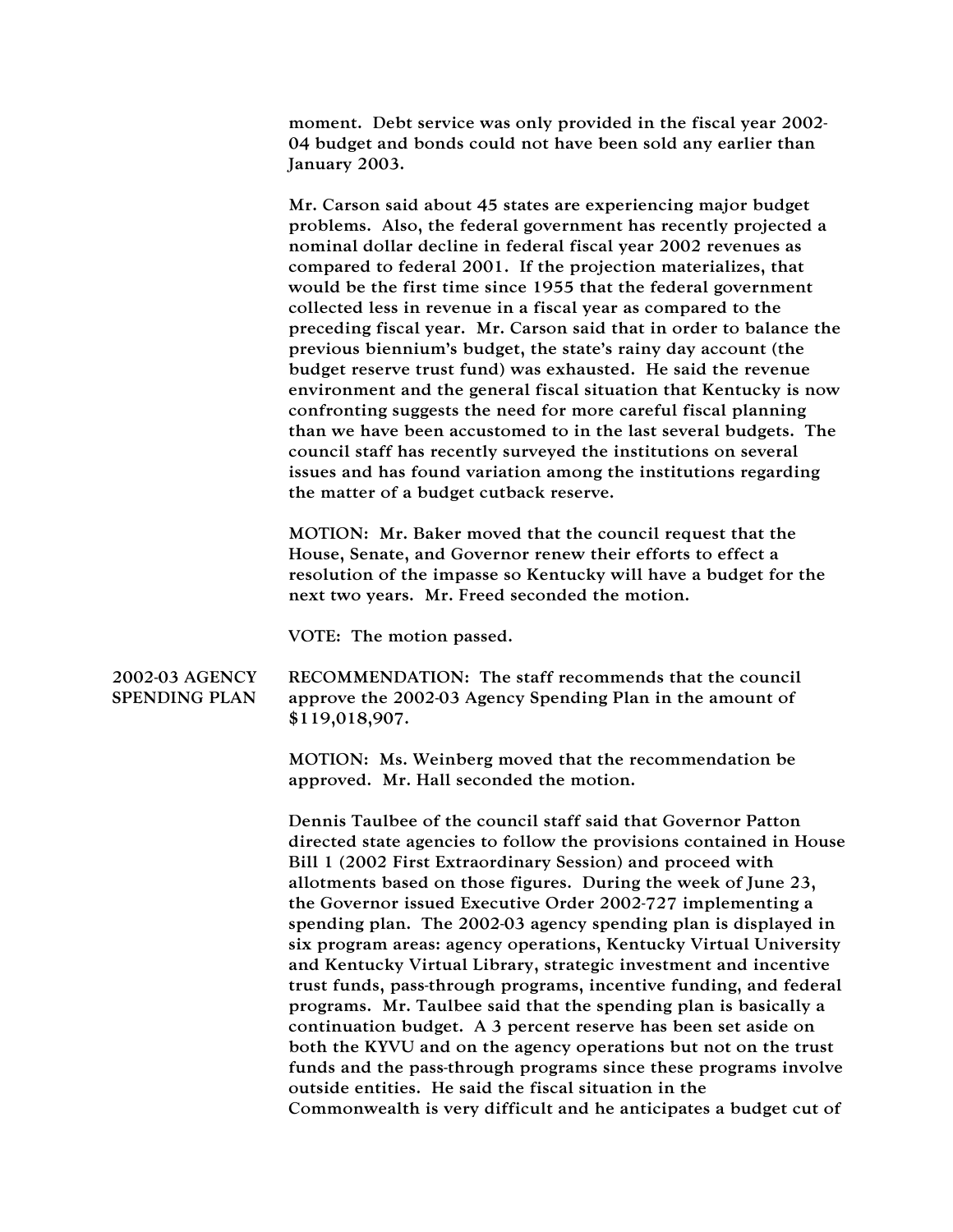3 to 5 percent. If the cut is necessary, this amount can be managed in agency operations and KYVU without a disruption in services.

VOTE: The motion passed.

Dr. Moore recognized Paul Bibbins, interim president of Kentucky State University; Rick Feldhoff, UofL board member; and Maureen Henson, EKU board member.

2002-04 CAPITAL **PROJECTS** PRIORITIES AND **GUIDELINES** RECOMMENDATION: The staff recommends that the council approve the guidelines for distribution of any bond authority provided by the 2002-04 Postsecondary Education Agency Bond Pool and the guidelines for allowing institutions to access any unmatched funds in the 2000-02 Postsecondary Education Capital Renewal and Maintenance Pool.

> MOTION: Mr. Whitehead moved that the recommendation be approved. Ms. Weinberg seconded the motion.

Sherron Jackson said that this item was discussed in detail at the May council meeting. If a budget for 2002-04 is enacted, the council staff will present a list of recommended projects to be funded for council approval at a future meeting. The guidelines contain the following provisions:

- The bond funds shall be used to complete projects from the list of eligible projects approved by the council August 31, 2000.
- To access the bond funds, the institution must commit to spending an equal amount (1:1 match) on specific projects from the eligible list by June 30, 2004.
- The matching projects must be completed with institutional funds. The match excludes projects completed through energy performance contracts or capital cost avoidance.

VOTE: The motion passed.

CAMPUS **SECURITY** ADMINISTRATIVE REGULATIONS

RECOMMENDATION: The staff recommends that the council approve amendments to two existing administrative regulations, entitled 13 KAR 2:100. Campus security, public institutions and 13 KAR 1:030 Campus security, private institutions, and direct that the staff file the administrative regulations with the Legislative Research Commission and make such changes in the administrative regulations as shall be necessary as a result of the statutory review process.

These changes will assist public and private institutions in complying with the requirements of the Michael Minger Act and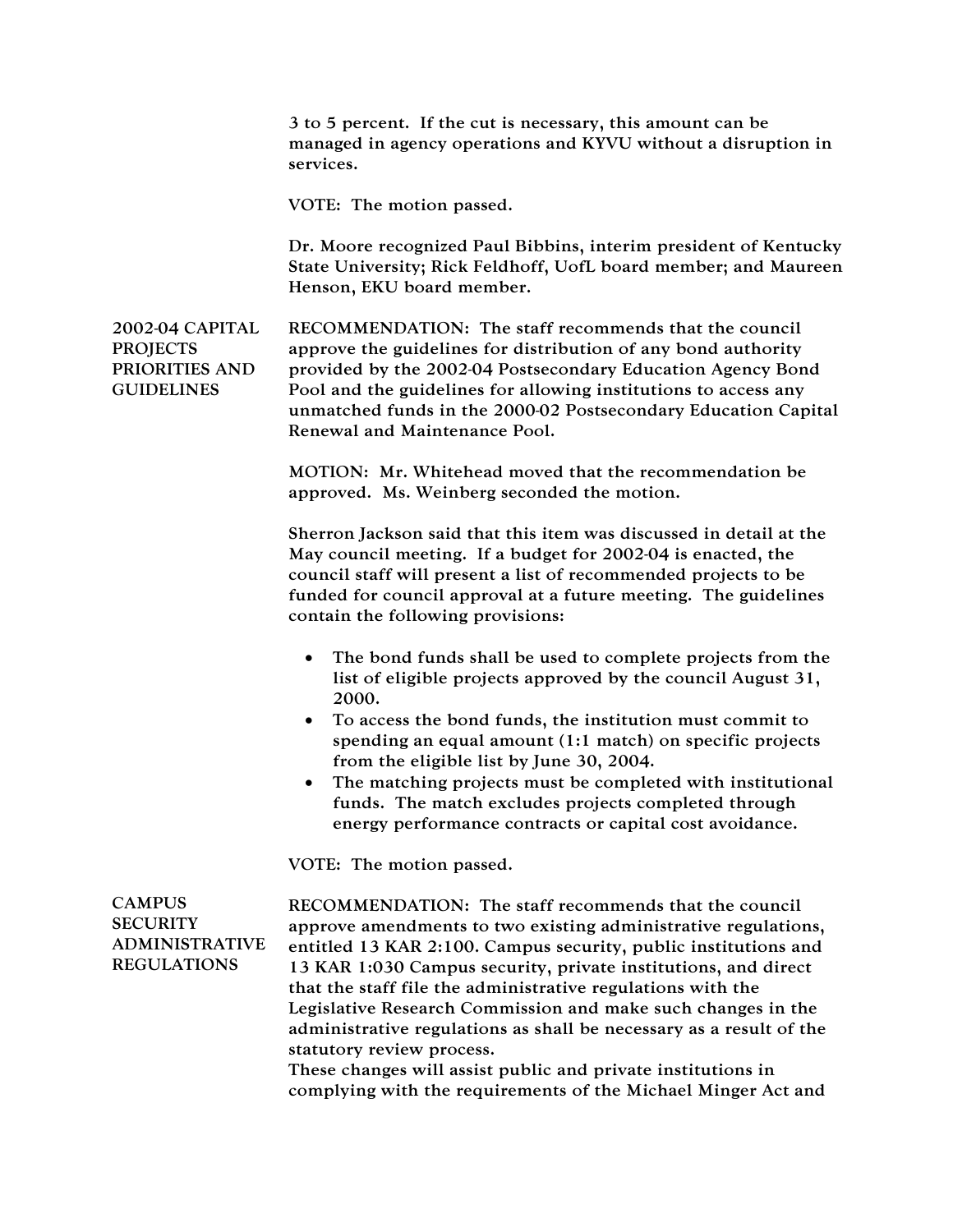House Bill 829 (2002 Kentucky General Assembly) and assure that timely information is provided to consumers who are interested in safety and security issues on college and university campuses.

MOTION: Mr. Baker moved that the recommendation be approved. Mr. Whitehead seconded the motion.

VOTE: The motion passed.

## INSTITUTE FOR **EFFECTIVE GOVERNANCE**

Dr. Moore gave an update on the establishment of the Institute for Effective Governance, which will provide education and development to the governing boards of Kentucky's universities, KCTCS, the council, and independent institution boards should they choose to participate. Governor Patton announced the establishment of the institute at the September 2001 trusteeship conference. The council and the Prichard Committee will manage the institute. An oversight committee will advise the executive director of the Prichard Committee and the council president. The oversight committee consists of one public institution president, one independent institution president, one current council member, one current Prichard committee member, one past council member, one past board member from a public institution, and one past board member from an independent institution. Plans are underway to introduce the institute at the 2002 Governor's trusteeship conference to be held September 22- 23. Drawing from the telephone interviews with a sample of current board and council members and given the current fiscal environment, the conference will focus on board members' understanding of institutional finance and budgeting issues.

Mr. Whitehead, a member of the oversight committee, said that he is pleased with the work that has been done thus far on the institute. The conference planned for September will be quite different from the past, and he urged council members to attend the conference from start to finish.

## GED FEE WAIVER EXTENSION

RECOMMENDATION: The staff recommends that the council extend the deadline for the GED fee waiver program to June 30, 2003.

Earlier this year, the council allocated \$350,000 to cover the cost of the GED so that students could take the tests for free. This fee waiver expired June 30, 2002. \$200,000 is still available.

MOTION: Ms. Weinberg moved that the recommendation be approved. Mr. Whitehead seconded the motion. VOTE: The motion passed.

**COLLEGE** PREPARATORY

RECOMMENDATION: The staff recommends that the council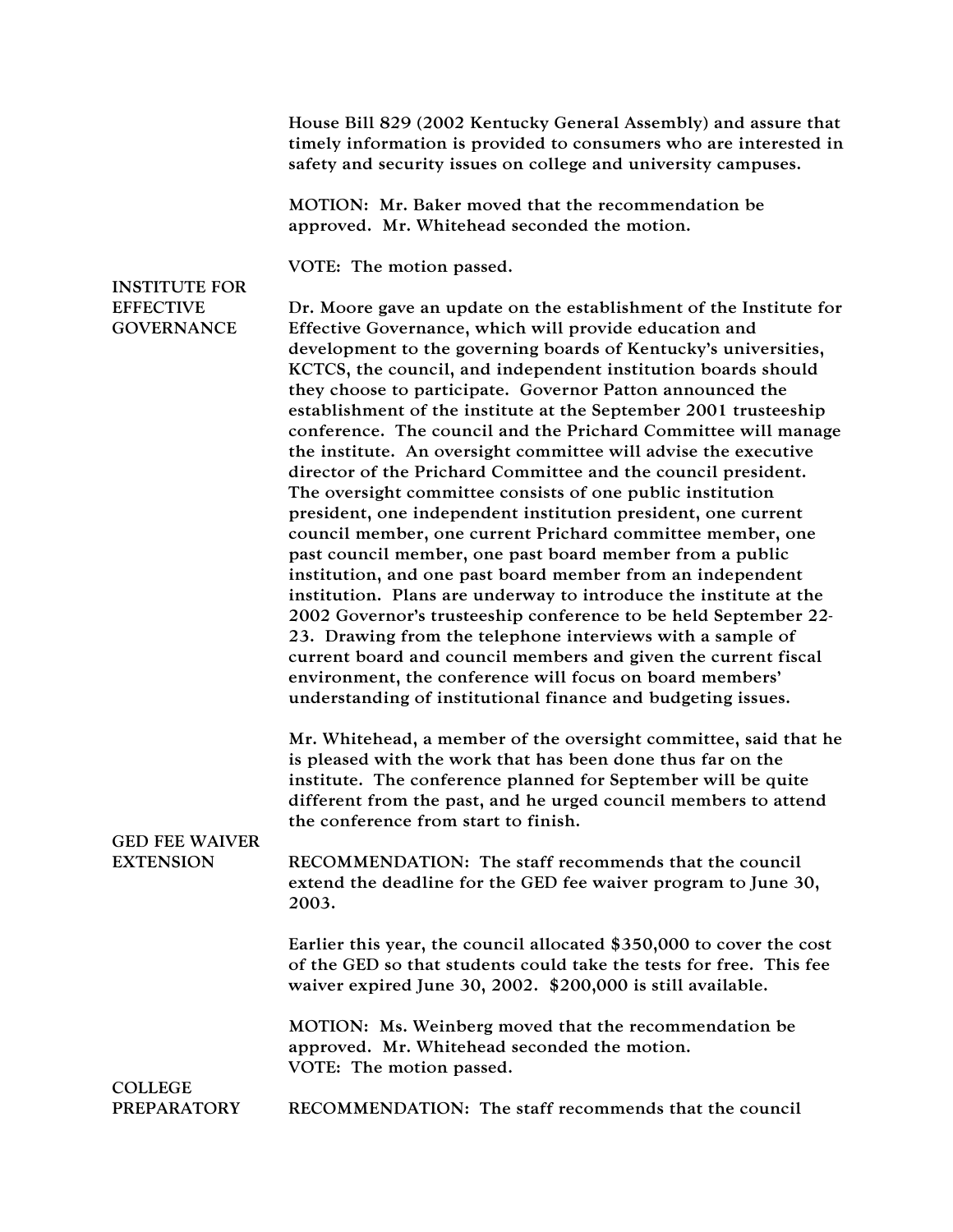| <b>EDUCATION</b><br><b>ADMINISTRATIVE</b><br><b>REGULATION</b> | approve a new administrative regulation entitled 13 KAR 2:025<br>College Preparatory Education and Advanced Placement Credit to<br>comply with the passage of Senate Bill 74 (2002 Kentucky General<br>Assembly) and direct the staff to file the administrative regulation<br>with the Legislative Research Commission to make such changes in<br>the administrative regulation as shall be necessary as a result of<br>the statutory review process.                                                                                                                                                                                                                                                                                                                                                                                                                                                                                                              |
|----------------------------------------------------------------|---------------------------------------------------------------------------------------------------------------------------------------------------------------------------------------------------------------------------------------------------------------------------------------------------------------------------------------------------------------------------------------------------------------------------------------------------------------------------------------------------------------------------------------------------------------------------------------------------------------------------------------------------------------------------------------------------------------------------------------------------------------------------------------------------------------------------------------------------------------------------------------------------------------------------------------------------------------------|
|                                                                | This regulation is required to comply with Senate Bill 74 (2002)<br>Kentucky General Assembly), which mandates the council to<br>develop an administrative regulation requiring public<br>postsecondary education institutions to grant academic credit<br>toward graduation to a student who scores three or above on a<br>College Board Advanced Placement examination.                                                                                                                                                                                                                                                                                                                                                                                                                                                                                                                                                                                           |
|                                                                | MOTION: Mr. Baker moved that the recommendation be<br>approved. Ms. Bertelsman seconded the motion.                                                                                                                                                                                                                                                                                                                                                                                                                                                                                                                                                                                                                                                                                                                                                                                                                                                                 |
|                                                                | VOTE: The motion passed.                                                                                                                                                                                                                                                                                                                                                                                                                                                                                                                                                                                                                                                                                                                                                                                                                                                                                                                                            |
| P-16 COUNCIL<br><b>GEAR UP</b><br><b>KYVU</b>                  | Information was included in the agenda book on the Kentucky<br>Early Mathematics Testing Program, the KYVU, and the GEAR UP<br>Kentucky program.                                                                                                                                                                                                                                                                                                                                                                                                                                                                                                                                                                                                                                                                                                                                                                                                                    |
|                                                                | Ms. Bertelsman, chair of the P-16 Council, said that at its June<br>meeting the P-16 Council endorsed the recommendation of the<br>council and the Kentucky Board of Education chairs to facilitate<br>Kentucky's implementation of the American Diploma Project.<br>ADP brings P-12 and postsecondary educators and business, labor,<br>and political leaders together to align high school graduation<br>requirements with college admission standards and employer<br>requirements. Colleges and employers are committed to then<br>using the high school diploma in more meaningful ways in making<br>admission, placement, and employment decisions. Kentucky is<br>one of five states participating in the project.<br>Ms. Adams raised the question of legislating the P-16 Council to<br>give the group authority to effect change. She said a joint motion<br>from the council and the Kentucky Board of Education may be in<br>order at a future meeting. |
| <b>KEY INDICATORS</b><br>OF PROGRESS                           | Information was provided on the key indicators of college<br>participation, college-going, and educational attainment. During<br>fall 2001, 6.6 percent of Kentuckians aged 18 and over were<br>enrolled in postsecondary education (indicator 2.5). This<br>compares to a statewide college participation rate of 6.35 percent<br>for 2000, and meets the goal established for 2002. The percentage<br>of adult population from target counties enrolled in college<br>(indicator 2.6 compares those counties with low educational<br>attainment, college-going rates, and per capita income and high                                                                                                                                                                                                                                                                                                                                                              |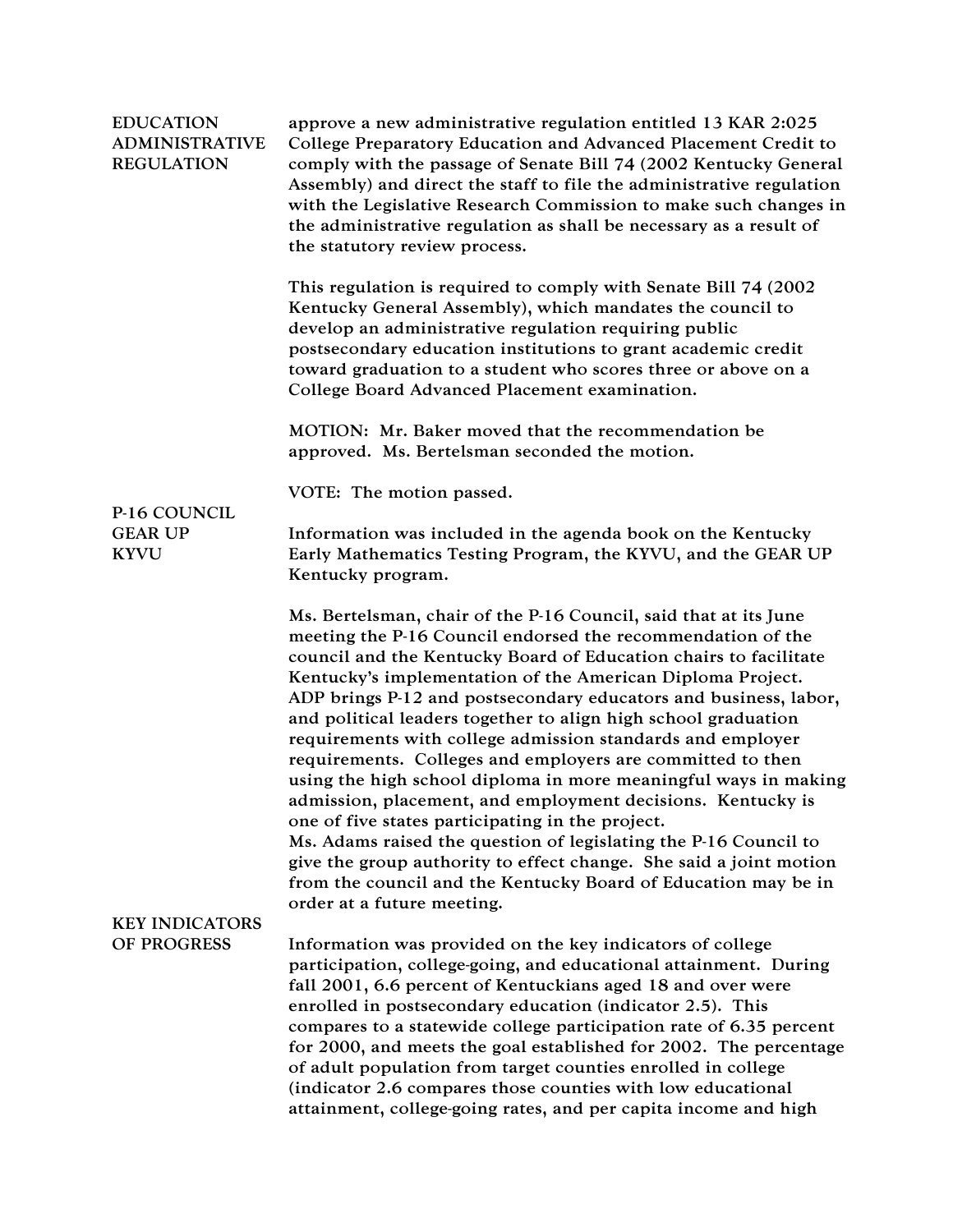employment with the rest of the state) rose from 4.7 percent in 2000 to 4.9 percent in 2001, showing a greater percentage increase than that of the state as a whole. At this rate of increase, the 2002 goal will be met. Updated county-level data indicates that the college-going rate of recent high school graduates from target counties (indicator 2.8) has improved from 50 percent in 2000 to 51.2 percent in 2001. Data from the 2000 census confirm that educational attainment rates in Kentucky are improving.

**RESIDENCY** ADMINISTRATIVE REGULATION RECOMMENDATION: The staff recommends that the council approve an amendment to an existing administrative regulation entitled 13 KAR 2:045 Determination of residency status for admission and tuition purposes and directs that the staff file the administrative regulation with the Legislative Research Commission and make such changes in the administrative regulation as shall be necessary as a result of the statutory review process.

> The regulation needs to be revised to clarify issues related to: distinguishing between residents and nonresidents in areas that have arisen since the regulation was last amended; the effect of the marriage of a nonresident to a Kentucky resident; and changes in the immigration law and its effect on the status of students.

MOTION: Ms. Weinberg moved that the recommendation be approved. Mr. Baker seconded the motion.

VOTE: The motion passed.

CEO REPORT A report was given on the activities of the Committee on Equal Opportunities. Kentucky's public institutions continue to make progress toward achieving the commitments outlined in the partnership agreement with the U.S. Office for Civil Rights. The agreement, with the exception of the requirement of Kentucky State University to implement strategies to increase student performance on the PRAXIS II teacher certification test, is on track to be completed by December 31, 2002.

> Ms. Weinberg suggested that the needs of Hispanics and other nationalities be incorporated in the new Kentucky Plan for Equal Opportunities.

2001-02 CAMPUS **CONSULTATION** VISITS Jim Applegate, council vice president for academic affairs, gave a report on the 2001-02 campus consultation visits. The council staff visited each university and the KCTCS to review academic program approval practices. The purpose of the review was to determine the extent to which campus policies and procedures were consistent with the streamlined academic program policies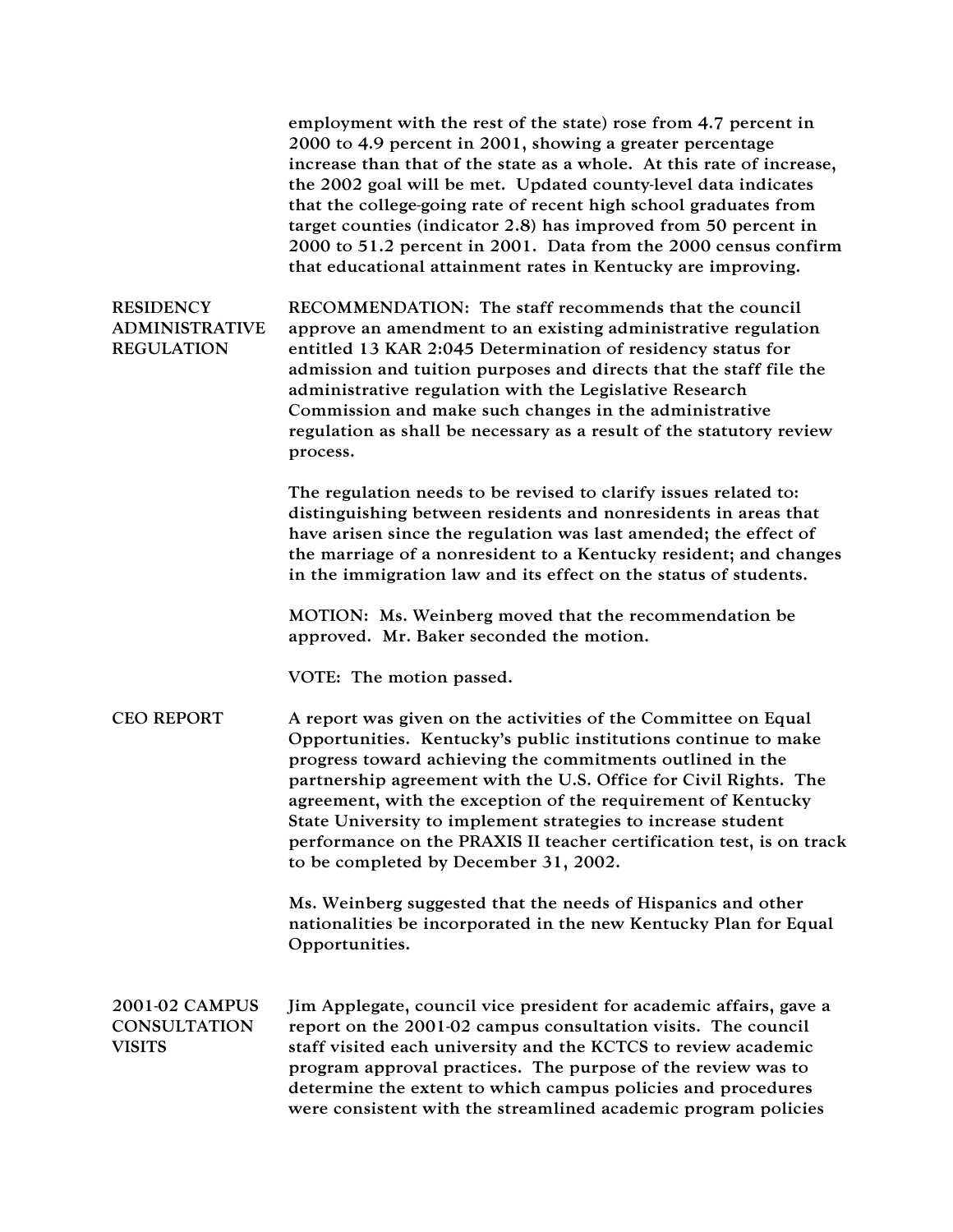|                                                        | put in place by the council in 1999. The review revealed that the<br>practices across the campuses varied in the amount of attention<br>given to the council's criteria. Some institutions conformed<br>closely to the criteria; others incorporated some, but not all, of the<br>council's concerns. The staff's general findings and<br>recommendations were included in the agenda book. The council<br>staff is working with the institutions to change both campus and<br>council procedures based on the results of the review. Dr.<br>Applegate said that the institutions were extremely cooperative<br>throughout the review process and indicated a willingness to<br>modify their processes to address concerns. |
|--------------------------------------------------------|-----------------------------------------------------------------------------------------------------------------------------------------------------------------------------------------------------------------------------------------------------------------------------------------------------------------------------------------------------------------------------------------------------------------------------------------------------------------------------------------------------------------------------------------------------------------------------------------------------------------------------------------------------------------------------------------------------------------------------|
|                                                        | Ms. Bertelsman asked that collaboration among institutions be<br>added as a requirement for new program proposals.                                                                                                                                                                                                                                                                                                                                                                                                                                                                                                                                                                                                          |
| <b>PROGRAM</b><br><b>PRODUCTIVITY</b><br><b>REVIEW</b> | RECOMMENDATION: The staff recommends that the council<br>accept the second program productivity review report, commend<br>the universities for their continued perseverance in reviewing<br>their academic programs, and authorize the council staff to work<br>with the institutions as they pursue additional changes to some<br>programs and report back to the council in early 2003.                                                                                                                                                                                                                                                                                                                                   |
|                                                        | This is the second review of university degree program<br>productivity. The review identified programs that do not appear<br>to be sufficiently or efficiently contributing to the needs of the<br>state. The institutions have outlined plans to either close or alter<br>programs and, for some with sufficient justification, continue<br>programs in their current form.                                                                                                                                                                                                                                                                                                                                                |
|                                                        | In addition to degree productivity, the second review gave<br>attention to how the programs helped to meet workforce needs.<br>These included programs falling under categories identified as<br>important to economic development by the Office of the New<br>Economy and those addressing shortages in health professions and<br>education. The Cabinet for Workforce Development is in the<br>process of assessing current and future workforce needs. Nancy<br>Laprade from the cabinet spoke about the relationship of that<br>work to the council's process for development and review of<br>academic programs.                                                                                                       |
|                                                        | MOTION: Ms. Bertelsman moved that the recommendation be<br>approved. Mr. Freed seconded the motion.<br>VOTE: The motion passed.                                                                                                                                                                                                                                                                                                                                                                                                                                                                                                                                                                                             |
| <b>NEW PROGRAM</b><br><b>PROPOSAL</b>                  | RECOMMENDATION: The staff recommends that the council<br>approve the bachelor of science in sport and fitness<br>administration/management (CIP 31.0504) proposed by Northern<br>Kentucky University.                                                                                                                                                                                                                                                                                                                                                                                                                                                                                                                       |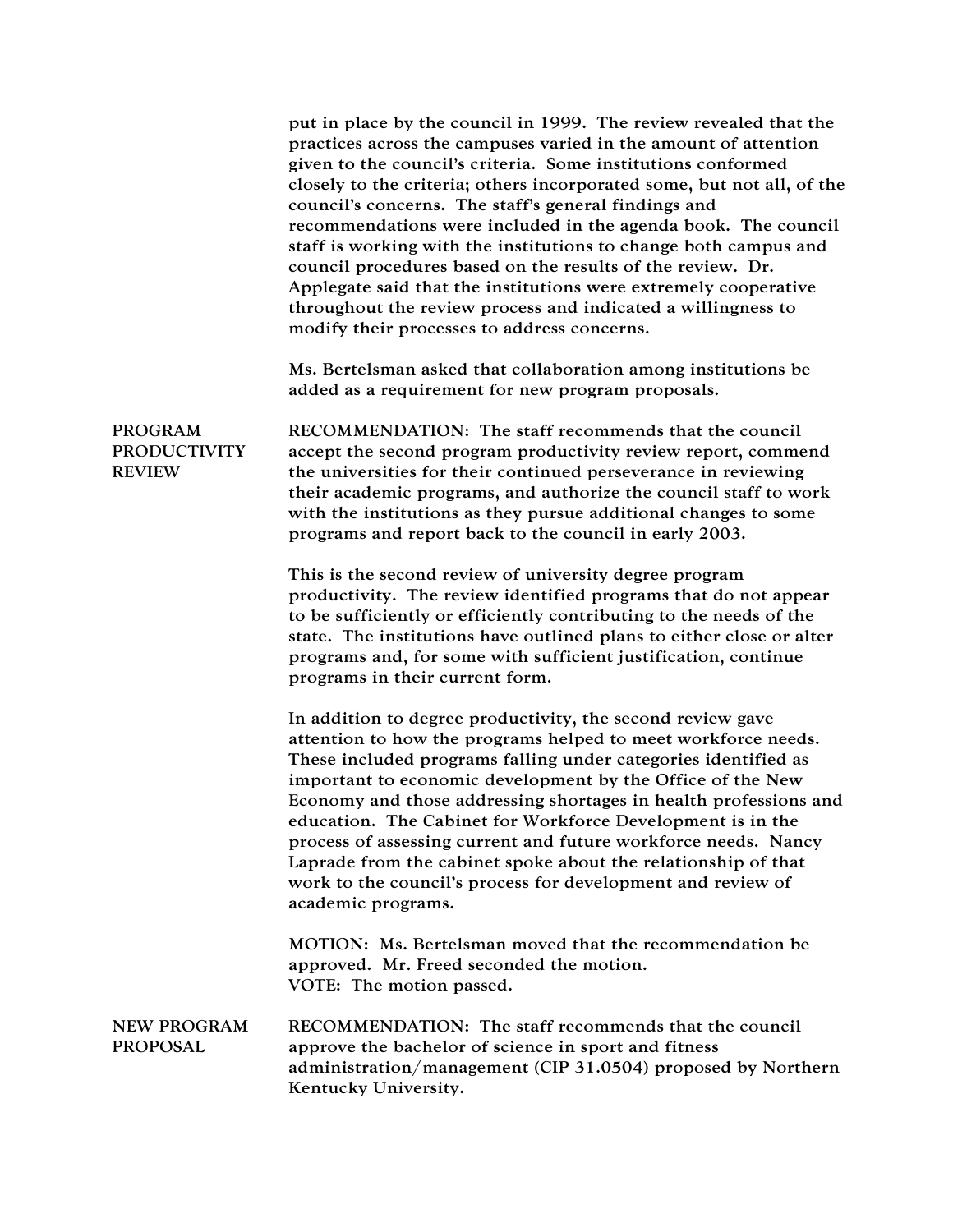MOTION: Ms. Bertelsman moved that the recommendation be approved. Mr. Freed seconded the motion.

This program will contribute to the educational and economic development in NKU's region. Representatives from more than a dozen area businesses serve on an advisory board to assist in the development of the program. NKU has signed agreements with two universities offering similar programs – the University of Louisville and Morehead State University.

Ms. Bertelsman commended NKU for working with the other institutions in developing the program.

VOTE: The motion passed.

**FACULTY** DEVELOPMENT **CONFERENCE** A report was included in the agenda book on the fourth annual conference for faculty development, which took place in May 2002.

2000-02 ENDOWMENT MATCH PROGRAM RECOMMENDATION: The staff recommends that the council ratify the approval of a six-month extension to the Endowment Match Program's existing June 30, 2002, request submission deadline.

> Dr. Moore said that some of the comprehensive university presidents asked for an extension because of presidential transitions as well as the events of September 11. There were unused balances and they asked for an extension of six months. None of the presidents were opposed to the extension.

MOTION: Mr. Freed moved that the recommendation be approved. Mr. Baker seconded the motion.

VOTE: The motion passed.

Ms. Adams complimented the presidents for reaching this agreement.

Reports on the Kentucky Science and Technology Corporation contracts and the BIO 2002 convention were included in the

KSTC **CONTRACTS** 

**GUIDELINES** 

agenda book.

ENGINEERING Dr. Applegate said that the threat to fully implementing the statewide engineering strategy is lack of recurring funding. The council and the institutions funded the first year of the joint programs from internal reallocation and non-recurring sources, and the council agreed in July 2000 and again in October 2001 to secure recurring state General Funds. The council's 2002-04 budget recommendations included \$3 million in recurring funds. The Governor's executive spending plan includes \$1 million in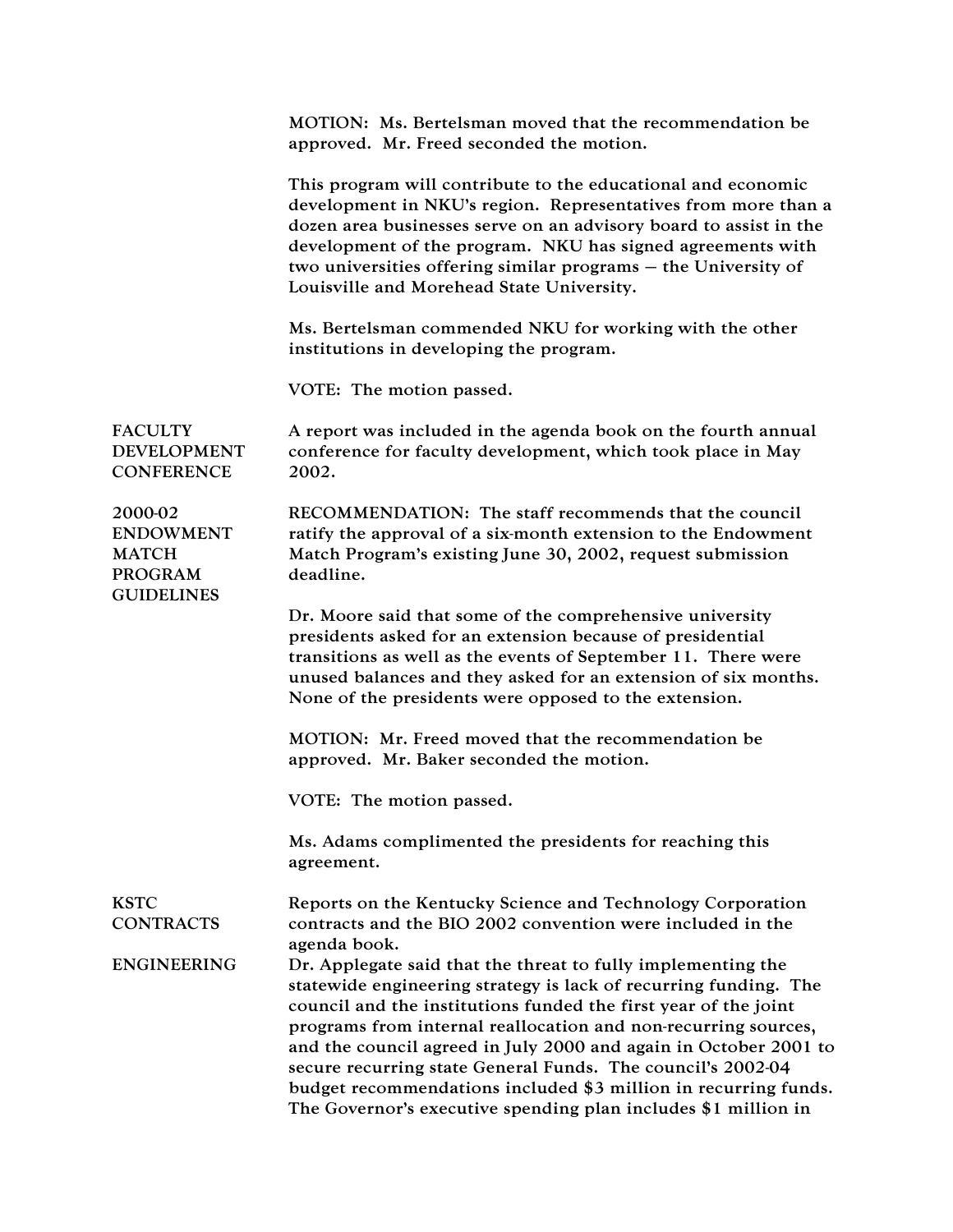|                                         | non-recurring funds. The institutions and the council will<br>continue to seek recurring funds and will continue<br>implementation of the engineering strategy for the next two years<br>with non-recurring funds. However, the institutions have said<br>they cannot continue to offer joint programs if they must depend<br>on non-recurring funds. They are wary of committing additional<br>resources to program development until recurring funding is<br>assured. If the joint degrees cannot be supported with recurring<br>funds by 2004, the institutions have indicated the joint programs<br>cannot be continued in their current form. |
|-----------------------------------------|----------------------------------------------------------------------------------------------------------------------------------------------------------------------------------------------------------------------------------------------------------------------------------------------------------------------------------------------------------------------------------------------------------------------------------------------------------------------------------------------------------------------------------------------------------------------------------------------------------------------------------------------------|
|                                         | MOTION: Mr. Baker moved that the council reaffirm its support<br>of the joint degrees in the statewide engineering strategy as the<br>best means to provide engineers for Kentucky's knowledge-based<br>economy and that the council commit to make recurring funding<br>for the joint degrees and the statewide strategy a priority in the<br>next biennial budget recommendation. Mr. Freed seconded the<br>motion.                                                                                                                                                                                                                              |
|                                         | VOTE: The motion passed.                                                                                                                                                                                                                                                                                                                                                                                                                                                                                                                                                                                                                           |
| <b>COMMITTEE</b><br><b>APPOINTMENTS</b> | Chair Adams has made the following committee appointments:<br>Mr. Barger to replace Ms. Weinberg on the Strategic Committee on<br>Postsecondary Education; Ms. Taylor to replace Ms. Weinberg on<br>the Committee on Equal Opportunities; and Ms. Guess to replace<br>Ms. Adams on the Distance Learning Advisory Committee.                                                                                                                                                                                                                                                                                                                       |
| PRESIDENTIAL<br><b>SEARCH</b>           | MOTION: On behalf of the Presidential Search Screening<br>Committee, Mr. Baker moved that the council hire A. T. Kearney<br>and specifically Jan Greenwood of that firm to help conduct the<br>search for the next council president. Ms. Bertelsman seconded<br>the motion.                                                                                                                                                                                                                                                                                                                                                                       |
|                                         | VOTE: The motion passed.                                                                                                                                                                                                                                                                                                                                                                                                                                                                                                                                                                                                                           |
|                                         | MOTION: Mr. Baker moved that the council authorize its chair to<br>execute a contract with the search firm. Ms. Weinberg seconded<br>the motion.                                                                                                                                                                                                                                                                                                                                                                                                                                                                                                   |
| <b>WHITEHEAD</b><br><b>RESOLUTION</b>   | VOTE: The motion passed.<br>A resolution was read honoring and commending Mr. Whitehead<br>for his service as council chair for the past three years.                                                                                                                                                                                                                                                                                                                                                                                                                                                                                              |
|                                         | MOTION: Mr. Baker moved adoption of the resolution. Ms.<br>Weinberg seconded the motion.                                                                                                                                                                                                                                                                                                                                                                                                                                                                                                                                                           |
|                                         | VOTE: The motion passed.                                                                                                                                                                                                                                                                                                                                                                                                                                                                                                                                                                                                                           |
|                                         | Mr. Whitehead said at a very early age he became a Jaycee and                                                                                                                                                                                                                                                                                                                                                                                                                                                                                                                                                                                      |